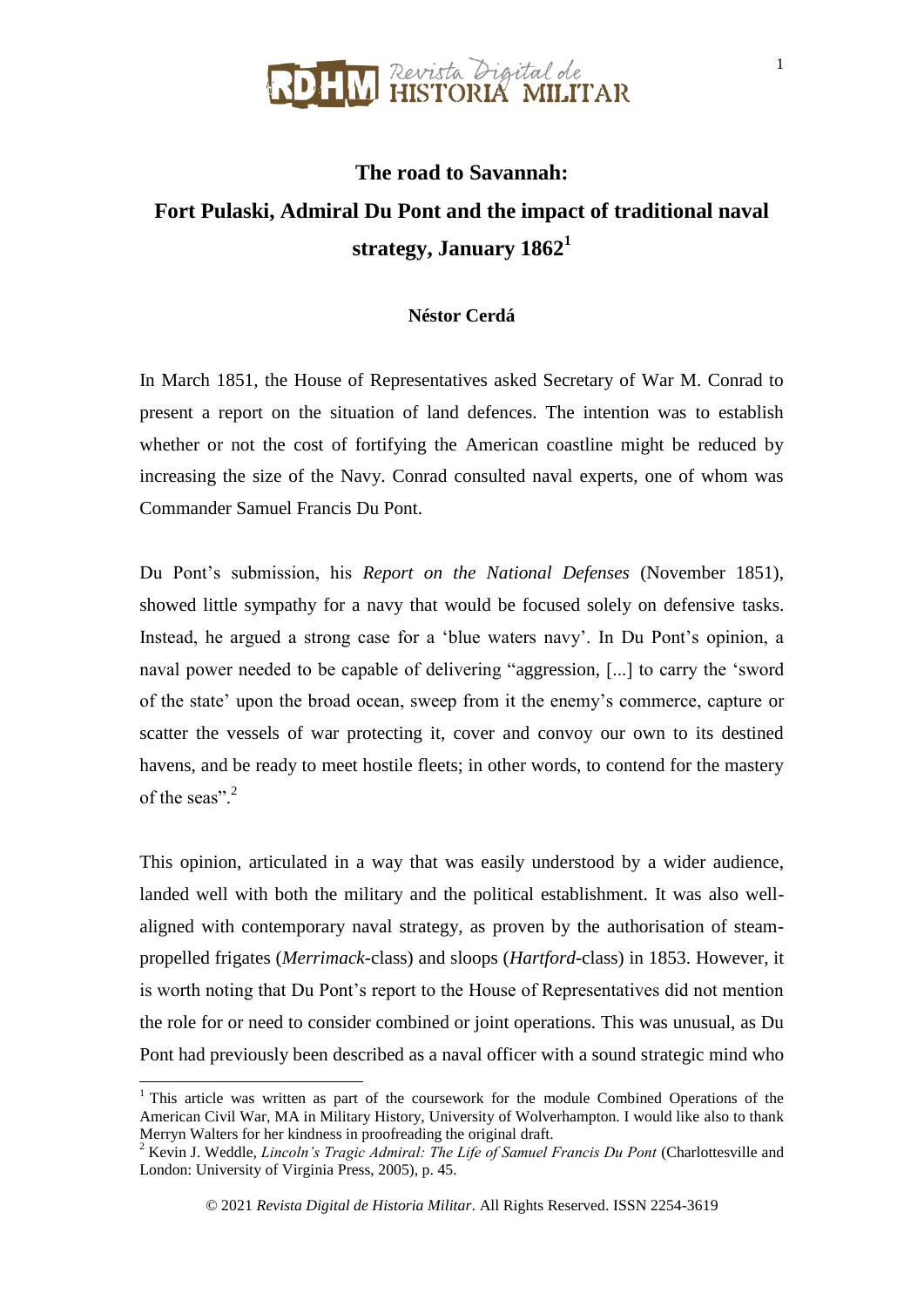#### ] Revista Digital de<br>] **HISTORIA MILITAR**

was, in fact, keen on including combined operations in strategic planning.<sup>3</sup> Rather, the report talked only of limited cooperation, such as a need to escort fleet or allied merchant vessels. At the time that view was not uncommon: freedom of action meant the Navy could strike anywhere, dismissing the role of land-based infrastructure or the army and its never-ending list of logistical needs.

Outside the confines of a consultancy role however, as chairman of the Blockading Board, Du Pont had already envisaged a combined operations capture of East coast locations to provide coaling stations for a blockading fleet. More importantly, according to Weddle, "[he] believed that these joint efforts could secure bases from which the army could launch operations that could have significant strategic impact."<sup>4</sup> Had it been further developed at that early stage of the Civil War, this grand vision could well have translated into the occupation of the South's main maritime trading centers: Savannah, Charleston and Wilmington. This would have closed most of the supply routes needed to sustain the Confederacy's war effort.

It is worth exploring that recommendation to the Blockading Board, as it is widely accepted that a lack of naval combined operations in 1862 was a factor in prolonging the war. Closer examination challenges both the strategic validity of the report submitted to the House of Representatives report, and the level of Du Pont's personal convictions. After all, if Du Pont was sure that combined operations would, "[give] the Union a decisive advantage",<sup>5</sup> it is surprising he accepted the naval command of the Royal Port expedition instead of staying in Washington to influence the creation of a joint command. However, Marshal Mikhail Tukhachevskii argued in 1926, this might have been due to the impact of Du Pont's report – thus manifesting why "[...] the strategic commander cannot personally organize combat".<sup>6</sup>

<sup>&</sup>lt;sup>3</sup> Weddle's opinion that, "Du Pont's report anticipated the writings of the late nineteenth-century naval strategist Alfred Thayer Mahan", seems exaggerated considering the fact that he was only recommending the creation of a blue-water fleet large enough to present some deterrence effect against potential European adversaries. Kevin J. Weddle, *Lincoln's Tragic Admiral*, p. 48. 4

*Ibid.*, p. 119.

<sup>5</sup> Weddle, *Lincoln's Tragic Admiral*, p. 124.

<sup>&</sup>lt;sup>6</sup> Shimon Naveh, *In Pursuit of Military Excellence: The Evolution of Operational Theory* (London and New York: Frank Cass, 1997), p. 11.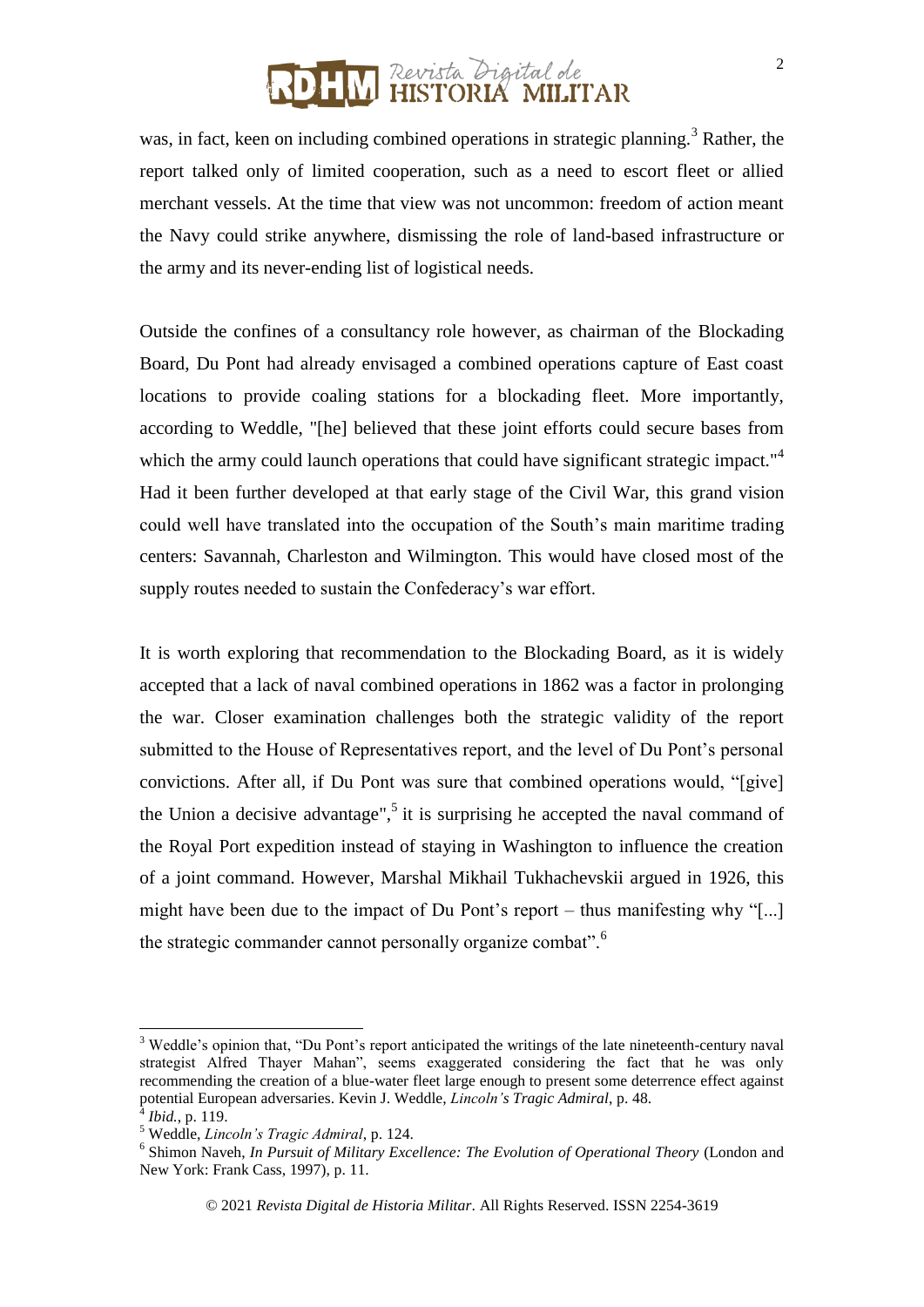## ] Revista Digital de<br>] **HISTORIA MILITAR**

Some historians have seen the recommendations of the Blockading Board as the "inception of an Expeditionary Strategy".<sup>7</sup> Indeed, Weddle suggests that Du Pont's actions between 1861, and his loss of command after the failure of capturing Charleston in 1863, "anticipated an influential naval strategist". <sup>8</sup> However, the limitations of that contemporary strategic thinking can be fully appreciated through the content of Du Pont's letters to his wife, written after his promotion to flag officer as commander of the South Atlantic Southern Squadron. Du Pont longed to "be doing something" following the Union's humiliating defeat at Bull Run: "I had been content to remain where the war found me and where I was doing quite as much good as I could blockading – probably a good deal more".<sup>9</sup> The emotions generated by that new position held the scent of a naval epic: "I never should have been satisfied to remain on shore, when the service on the ocean was changing its character from blockade to maritime war – and no service on shore, however useful, could be considered anything after the war."<sup>10</sup>

Still, while Du Pont might have fantasized about "fleet-on-fleet actions" and his role in them, they simply did not happen.<sup>11</sup> Littoral warfare was changing, but not in the direction Du Pont predicted. From start to finish, the oceanic "game of cat and mouse" between "blockaders, runners, and raiders", was focussed almost exclusively on, "economic, rather than more narrowly military, objectives". <sup>12</sup> The Union Navy transformed into a "coastal-assault, largely 'brown water' navy that quickly cleared the way for "mere" volunteers and conscripted Federal soldiers".<sup>13</sup> Political pressure, plus the need for infrastructure to sustain the blockades for a lengthy period, forced the Naval and War departments to provide for an expedition against Port Royal. However,

<sup>7</sup> Daniel T. Canfield, "Opportunity Lost: Combined Operations and the Development of Union Military Strategy, April 1861-April 1862", *The Journal of Military History*, Vol. 79 (July 2015), p. 667.

<sup>&</sup>lt;sup>8</sup> This time Weddle compares Du Pont with Julian Corbett: "In this way the strategy Du Pont developed for the campaign of blockade was much closer to that later advocated by the early twentieth-century British naval strategist Julian Corbett". Weddle, *Lincoln's Tragic Admiral*, p. 124.

<sup>9</sup> James M. Merrill, *Du Pont: The Making of an Admiral* (New York: Dood, Mead & Company, 1986), p. 260.

<sup>10</sup> *Ibid*., p. 262.

<sup>11</sup> *Ibid*., p. 245.

<sup>&</sup>lt;sup>12</sup> Robert E. Bonner, "The Salt Water Civil War: Thalassological Approches, Ocean-Centered Opportunities", *Journal of the Civil War Era*, Vol. 6, No. 2 (2016), p. 246.

<sup>13</sup> Howard J. Fuller, "Stopping at the Water's Edge? A review of *War on the Waters: The Union and Confederate Navies, 1861-1865* by James M. McPherson", *Reviews in American History*, Vol. 42, No. 3 (2014), p. 435.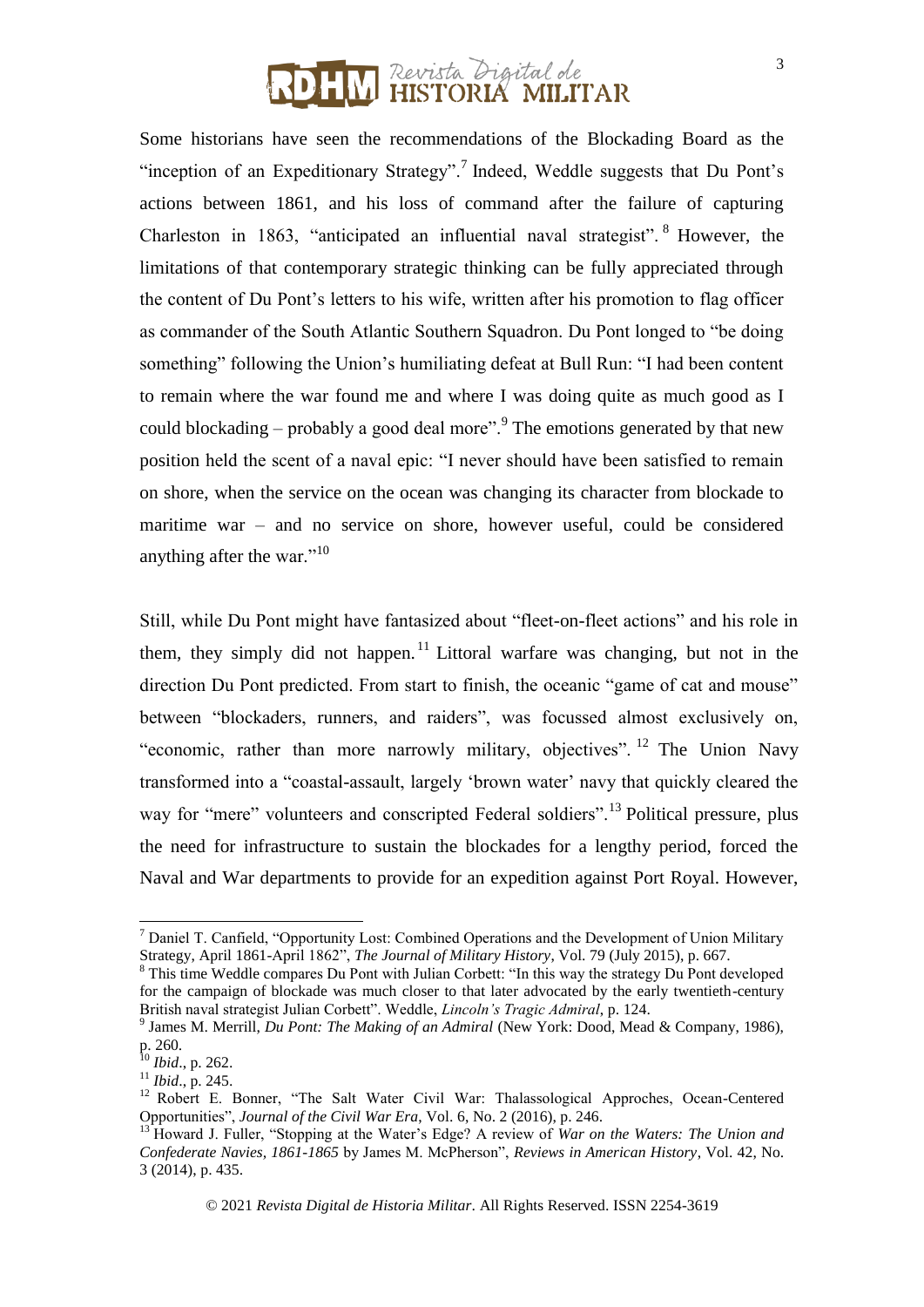#### ] Revista Digital de<br>] **HISTORIA MILITAR**

the combination of limited resources with a dearth of trained troops and the time pressures of assembling appropriate ships meant that only limited objectives could be considered. In short, "no preparations were made to march into the interior at all."<sup>14</sup>

In addition, the easy capture of Forts Walker and Beauregard on 7th November 1861 had changed Du Pont's understanding of both his own priorities and the limits of inter-service cooperation. He dismissed the idea of using all his resources to help the army go beyond the coastline, or to move forward against inland objectives, and took the position that "navy forces should be able to defeat enemy forts [and that] the navy could do it alone."<sup>15</sup> That said, the sluggish advance of the army towards Beaufort bothered Du Pont. It interfered with his desire to occupy more locations along the coast: "I am exceedingly anxious to get away to Fernandina… if I can get through that and some other points perhaps St. Helena, I can come back here and make a station of  $it.$ "<sup>16</sup>

Du Pont had shared Sherman's opinion that the capture of Port Royal offered a strategic opportunity against Savannah, via the railway connecting with Charleston. He stated: "it would be wiser to prepare for a heavy movement of 50,000 men on Charleston."<sup>17</sup> However, Sherman's views were more pragmatic. Sherman believed 10,000 reinforcements would be enough, along with siege and campaign artillery, field carriages and more engineers, together with six steam ferries and some 100 rowboats to transport the force.<sup>18</sup> How the army decided to proceed on land, according to Sherman was "not my province"<sup>19</sup>. He focused on more rewarding objectives: "the mistake", he said, "... is to consider these... volunteers an army."<sup>20</sup>

 $\overline{a}$ 

<sup>&</sup>lt;sup>14</sup> Herbert M. Schiller, *Sumter is Avenged! The Siege and Reduction of Fort Pulaski* (Shippensburg: White Mane Publishing Company, 1995), p. 12.

<sup>15</sup> Weddle, *Lincoln's Tragic Admiral*, p. 139.

<sup>16</sup> *Ibid*., p. 141.

<sup>&</sup>lt;sup>17</sup> Weddle, *Lincoln's Tragic Admiral*, p. 141. "I am firmly convinced an operation of this sort would not only give us Savannah, but, if successful and strong enough to follow up the success would shake the so-called Southern Confederacy to its very foundation"; Sherman quoted in Williamson Murray and Wayne Wei-Siang Hsieh, *A Savage War: A Military History of the Civil War* (Princeton: PUP, 2016), p. 128.

<sup>18</sup> Schiller, *Sumter is Avenged!*, p. 15.

<sup>19</sup> Weddle, *Lincoln's Tragic Admiral*, p. 143.

<sup>20</sup> *Ibid.*, p. 141.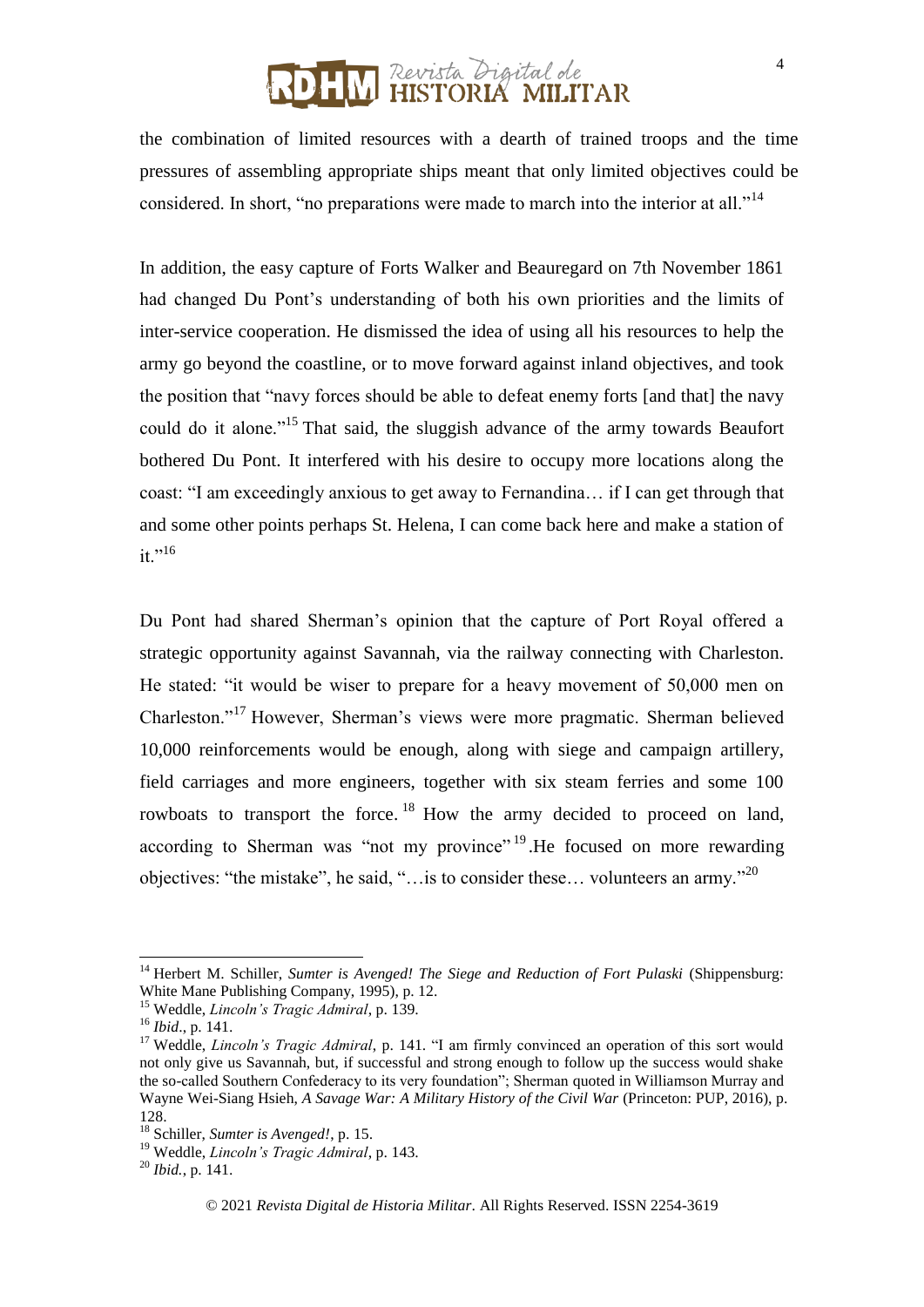In late November 1861, Union forces in the same area became aware that Tybee Island had been abandoned by the Confederates. This was an important location. It facilitated an approach towards Savannah from the South inlets and, if necessary it could be used to siege Fort Pulaski – sitting, much like Fort Sumter, in the middle of the Savannah River mouth. That said, it is unclear why Du Pont didn't try to reduce the fort with his own fleet. Rather, he left the army on its own to do a job that would take almost six months.

Sherman presented Du Pont with alternatives to reach Savannah, bypassing Fort Pulaski by using either Walls Cut – between Turtle Island and James Island – or by taking a passage through the Wassaw Sound and Wilmington river. Du Pont met with Sherman on 15th January 1862, on the USS *Wabash,* and the two men agreed two forces would be need. One would use Walls Cut, the other the Wilmington river; both would then join forces on Elba Island and proceed to destroy the old Fort Jackson.<sup>21</sup>

However, in retrospect, Du Pont was not sure enough naval fire power could be brought onto Fort Jackson, and he withdrew his support for the operation. Sherman did not give up though, and asked for transport so he could approach Fort Jackson from the rear. Du Pont refused. A concern for losing ships had been on Du Pont's mind since he'd found himself tied up with the army operations south of Port Royal. As he reminded Commander J. S. Missroon of the sail frigate USS *Savannah,* during the reconnaissance of Tybee Island, "[...] according to the memoir of the coast of Georgia, by A. D. Bache, the Superintendent of the Coast Survey, Wassaw Inlet "is difficult to enter, and has not been surveyed;" and, further, that the vessels of this squadron are about to be employed on other and important service. I enjoin it upon you, therefore, not to allow any risk to be incurred; neither from an encounter with batteries [...], nor from too near an approach to shoals and bars, the depths and currents of which have not been determined."<sup>22</sup>

<sup>21</sup> Rowena Reed, *Combined Operations in the Civil War* (Lincoln and London: University of Nebraska Press, 1993), p. 53. A detailed navigational map of the Savannah River and Wassaw Sound can be accessed on, and the contract of the contract of the contract of the contract of the contract on, on,

[https://geographic.org/nautical\\_charts/06\\_norfolk/11512\\_1\\_savannah\\_river\\_and\\_wassaw\\_sound.html](https://geographic.org/nautical_charts/06_norfolk/11512_1_savannah_river_and_wassaw_sound.html) <sup>22</sup> Du Pont to Missroon, 1 December 1861, *ODP*, pp. 76-77.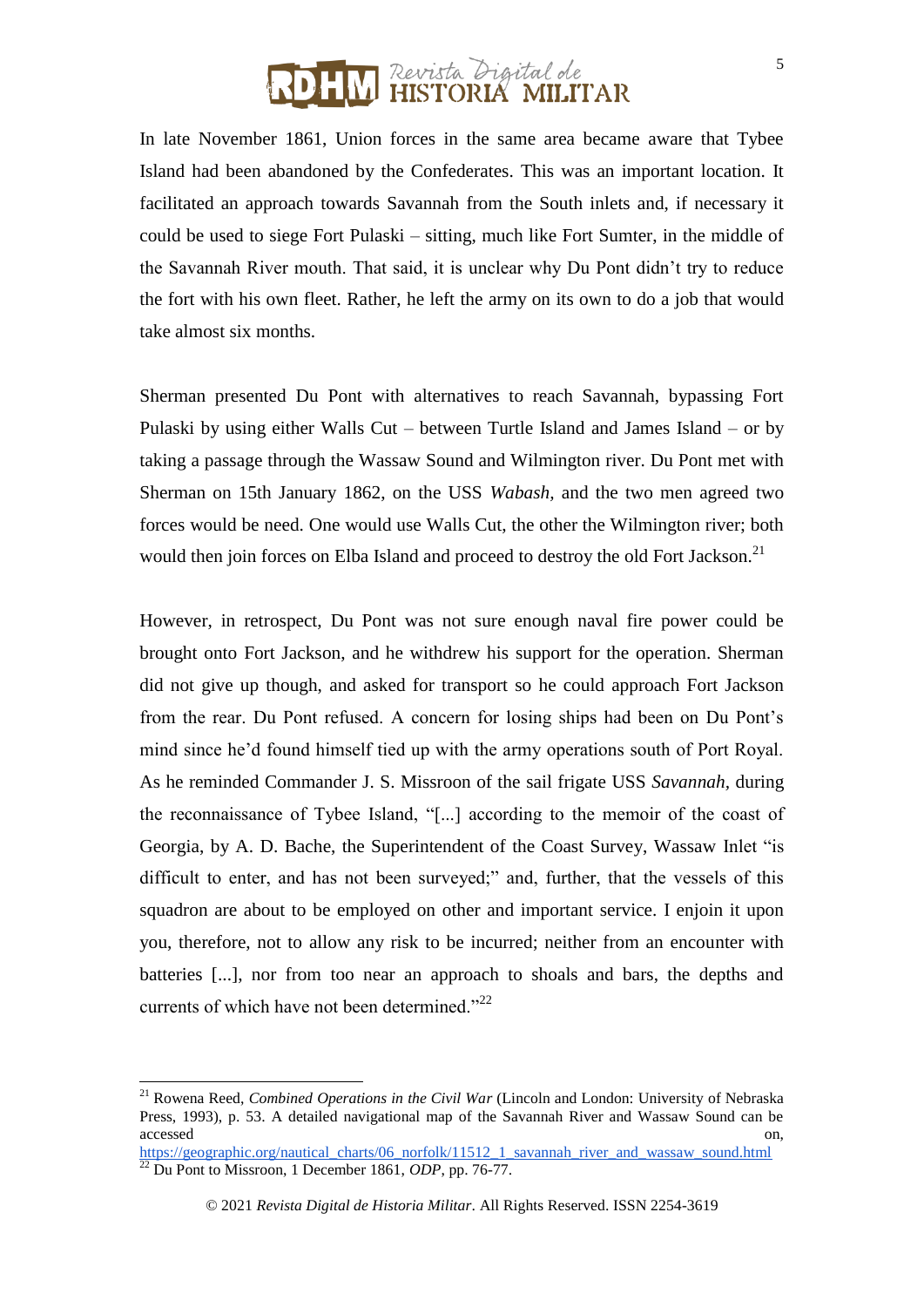Du Pont's reticence to engage may have been due to a fear of the Confederate river obstructions. It could also have been because, "The rebels have themselves placed sufficient obstructions in the river at Pulaski, and thus, by the cooperation of their own fears with our efforts, the harbor of Savannah is effectually closed."<sup>23</sup> In short, Du Pont was unwilling to take any more risks than necessary. He was extremely cautious, so that, "the further prosecution of the original projects of the expedition is not crippled by the unnecessary exposure of the efficient vessels of the fleet."<sup>24</sup> These concerns were unfounded.

During a combined reconnaissance of Wilmington Narrows in late January 1862, Brigadier Horatio G. Wright and Lieutenant Barnes from the *Wabash* confirmed that within the depths of St Augustine Creek, running parallel to the Savannah river's South channel, "nowhere showed a less depth of water than 20 feet, and the width is sufficient for any of the gunboats. The piling above referred to was therefore the only obstacle to the passage of the gunboats so far as we penetrated, and this is no doubt practicable to remove."<sup>25</sup> The fact steam boats could definitely operate in this area is also demonstrated by the fact the naval component of this mission comprised the *Unadilla*-class (also known as the "Nineteen-days gunboats" due to its fast rate of construction), the *Ottawa*, *Seneca*, *Isaac*, *Potomska*, and *Ellen* gunboats, and the *Western World*, all of which had less than ten feet draft.

It is also worth noting that, just as the army party was reimbarking, five Confederate gunboats appeared, sailing South towards Bird Island. The Union's fleet opened fire and apparently disabled the flag ship – the relevance being even more evidence that the Savannah river could be navigated, at least by low draft vessels. To Brigadier Wright, "it showed conclusively [..] that steamers might run the gauntlet, not without danger, but without any serious risk, even under so heavy and well-directed a fire as

<sup>23</sup> Du Pont to Welles, 25 Nov. 1861, *Official Dispatches and Letters of Rear Admiral Du Pont* (Wilmington: U.S. Navy, 1883), p. 74. *ODP* hereafter. <https://hdl.handle.net/2027/loc.ark:/13960/t5q81rf8m?urlappend=%3Bseq=84> <sup>24</sup> *Ibid.*

<sup>25</sup> Report by Brig. Gen. Horatio G. Wright, 29 Jan. 1862, *The War of the Rebellion: A Compilation of Official Records of the Union and Confederate Armies*, Series I, Vol. 6, p. 83. *ORA* hereafter. <https://hdl.handle.net/2027/coo1.ark:/13960/t1wd4fn8j?urlappend=%3Bseq=99>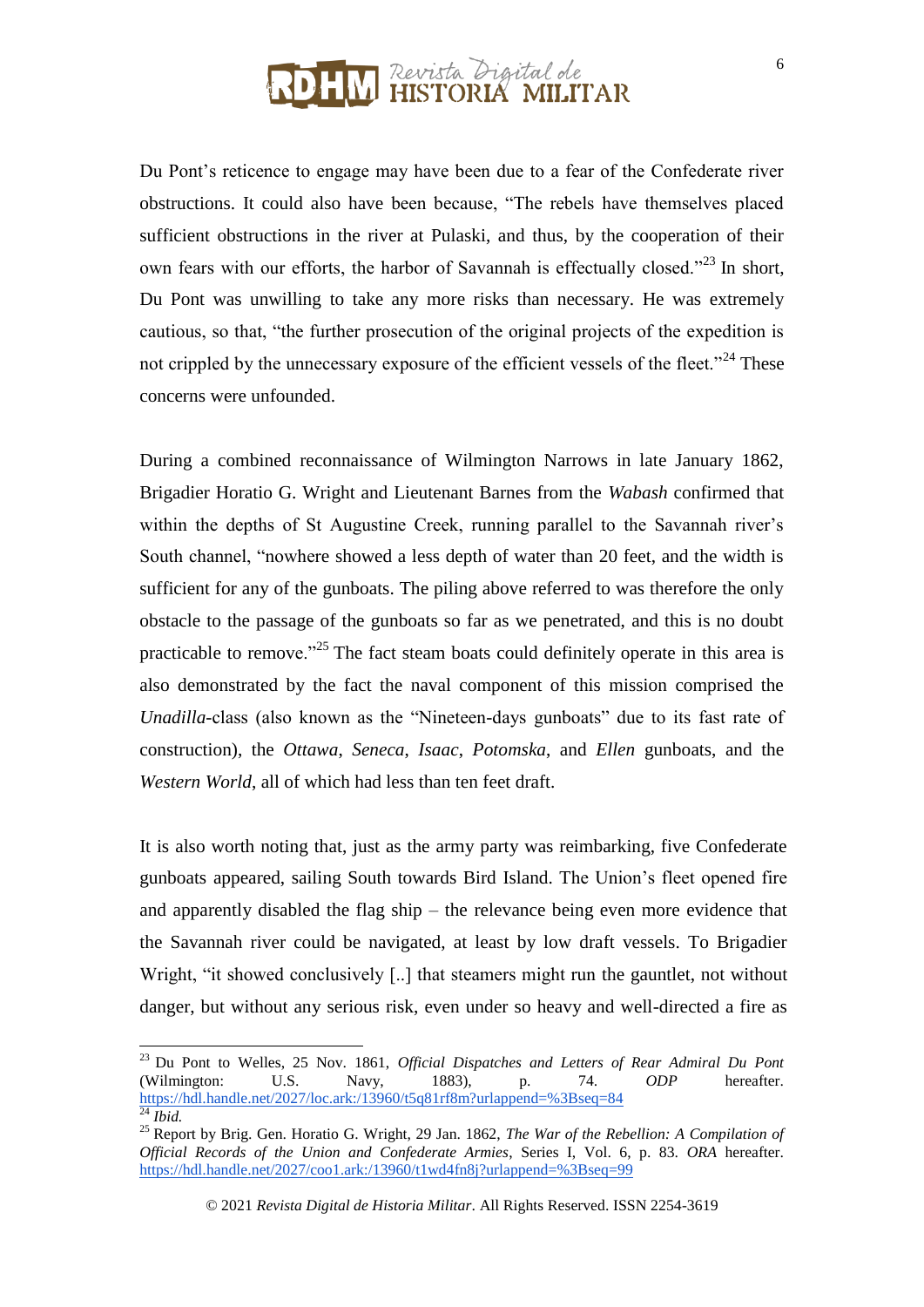that delivered by our gunboats."<sup>26</sup> This event was also reported by General Lee, who told Richmond that, "if the enemy succeed in removing the obstacles in Wall's Cut and Wilmington Narrows, there is nothing to prevent their reaching the Savannah River, and we have nothing afloat that can contend against them. The communication between Savannah and Fort Pulaski will then be cut off."<sup>27</sup>

The possibility to take Savannah was there. Du Pont knew that, after the quick and unexpected capture of Port Royal, the Confederates would reinforce the area. He later on confessed to his wife that, "both Savannah and Charleston could have been taken without loss after our blow here, [...] but then delays seem inherent on both sides. I do not blame the generals..."<sup>28</sup>

In reality, he did blame both the Army and the War Department for the lack of support for Sherman, choosing to ignore his own responsibilities in narrowing windows of opportunity. Du Pont believed the wider public's expectations of Sherman were disproportionate, and "surely I ought to be grateful to our merciful Father for enabling me to meet in any degree such a craving."<sup>29</sup> Instead he chose easier operations, using December 1861 to simply move troops along the coast and take possession of undefended spots such as Otter Island and South Edisto, all of which had a strategic position for *future* operations against Charleston – but not against Savannah. Du Pont's real objective at the beginning of 1862 was to disperse his fleet, "to hold every inlet and sound on the coast of South Carolina and Georgia, except, perhaps, Georgetown and Charleston, by having a sufficient number of vessels at anchor in them at all times."<sup>30</sup> By the end of January, Du Pont had only one combined operation in mind, that of Fernandina, St Augustine and Jacksonville in North Florida.

 $^{26}$  Report by Brig. Gen. Horatio G. Wright, 29 Jan. 1862, ORA, Series I, Vol. 6, p. 84.

<sup>27</sup> Reconnaissance of Wright River: Report of General Robert E. Lee, C.S. Army, 29 Jan. 1862, *ORA*, Series I, Vol. 6, p. 85.<https://hdl.handle.net/2027/coo1.ark:/13960/t1wd4fn8j?urlappend=%3Bseq=101> <sup>28</sup> Merrill, *Du Pont*, p. 270.

<sup>29</sup> *Ibid.*

<sup>30</sup> Du Pont to Welles, 26 Dec. 1861, *ODP*, p. 89.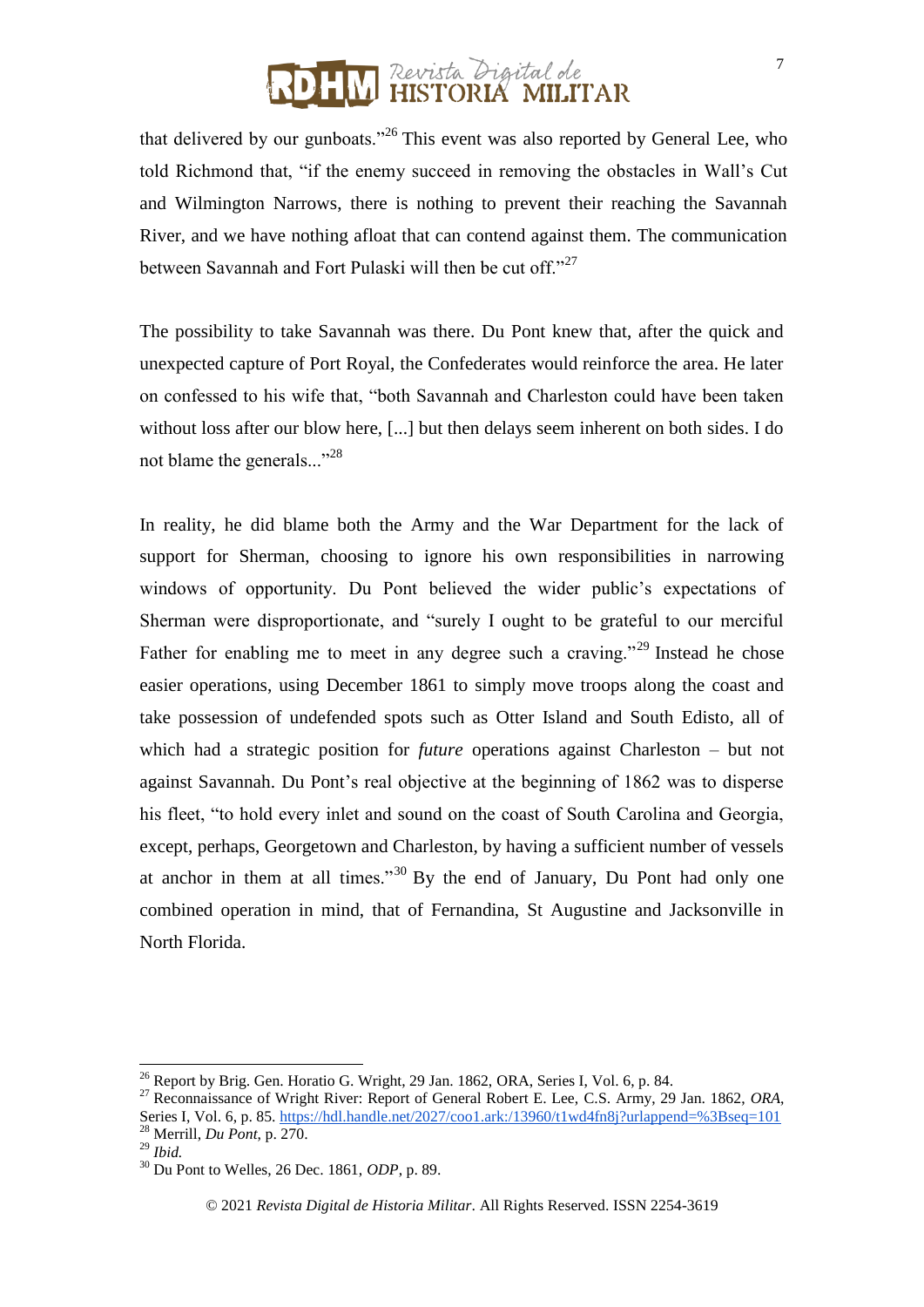On 27th February, Sherman told the General-in-Chief, McClellan, that "the Savannah River is closed as tight as a bottle between Savannah and Fort Pulaski".<sup>31</sup> McClellan therefore decided to collaborate with the Naval Department in its operation against Fernandina. Everyone but Sherman was happy to dismiss Savannah as a strategic objective. McClellan wanted Sherman to capture Fort Pulaski and then move closer to Charleston; the Navy wanted to be liberated from Sherman so it could continue its own war of littoral conquest; and Du Pont wanted further glory in capturing Fernandina.

Throughout this period, Du Pont and Sherman maintained a cordial relationship, but the feeling among army officers and men was quite the opposite. They blamed Du Pont for not having taken Savannah – or at least giving it a try – and for their wasted efforts, clearing obstacles Wall's Cut and Augustine Creek. "The day for taking Savannah has been allowed to slip away from us by the culpable inactivity of the Navy", wrote First Lieutenant James H. Wilson, Sherman's chief topographical officer, to his friend Lieutenant Colonel James B. McPherson. First Lieutenant Horace Porter, also in Sherman's staff, had the same opinion, "They [the Navy] got near the river, then got scared about torpedoes, infernal machines, fire-rafts, & c. and positively refused all cooperation on the Savannah attack [...]. You can imagine how disgusted we all are."<sup>32</sup> "[I can] do little but simply garrison the coast", in a letter to Brigadier General Lorenzo Thomas, Adjutant General of the Union Army, Sherman confessed: "I am not my own master."<sup>33</sup>

Du Pont's decisions forced Sherman to disperse his force, increasing inefficiency on logistics, and demoralising the men who found themselves in the middle of nowhere with nothing to do but build defenses during the day and keep away from the mosquitoes at night. Troops were billeted on crowded steamers for weeks, waiting for the Navy to arrive. After 31 days at sea, the 6th Connecticut Regiment was left

 $\overline{a}$ 

<sup>31</sup> Schiller, *Sumter is Avenged!*, p. 65.

<sup>32</sup> *Ibid*., p. 41.

<sup>33</sup> *Ibid.*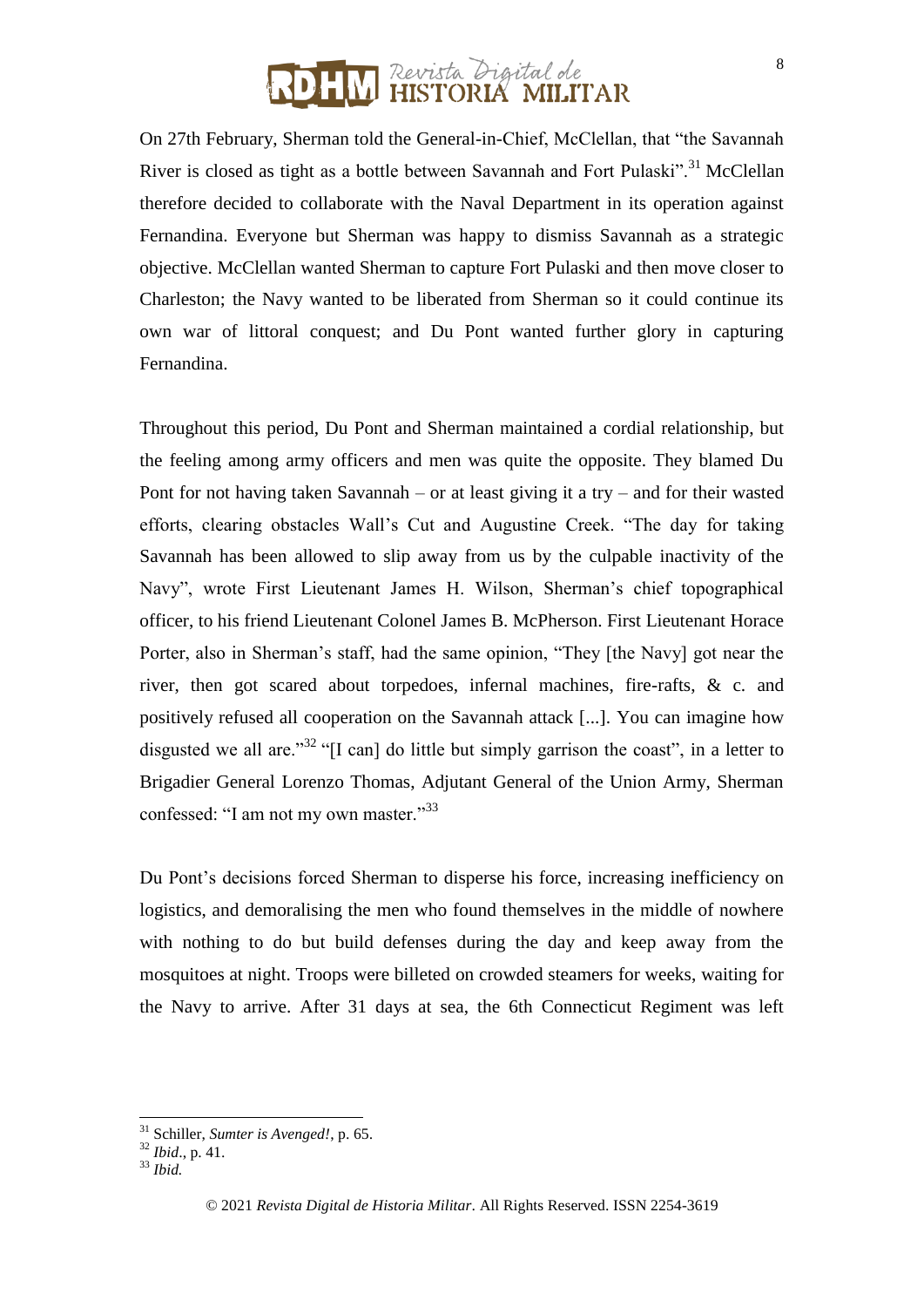#### Revista Digital de 'ORIA MILITAR

completely unoperational due to severe sickness and could not take part in the Fernandina operation.<sup>34</sup>

In his article "Mind and Matter - Cultural Analysis in American Military History", Wayne E. Lee believes that, "any exploration of the events of war, in or around a battlefield, must surely remain an exploration of choices".<sup>35</sup> Lee then highlights that "room for improvisation" depends on the commander's military culture, "[taking] us closer to understanding the reasons why they were made and the limits on the perception of alternatives."<sup>36</sup> Du Pont, having joined the US Navy in 1817 as a fourteen years-old midshipman, was 58 years old in 1861. He had had plenty of sea experience, taking part in the War against Mexico and visiting Crimea as a naval observer. He worked for the naval administration, trying to change the promotion system, and he had lobbied in favor of a more powerful navy. However, whenever a situation demanded a risk-benefit analysis, Du Pont took the safest option. While "[Farragut] would willingly sacrifice ships to gain an important object if there was no other choice, [for example, a combined operation]",  $37$  Du Pont would take the opposite step and protect his fleet as much as possible: the attack on Fort Sumter in 1863 is a good example.

Du Pont was probably convinced that blockading and capture of key coastal points would force the South to look for peace. It is possible that he was holding out for intense naval combat – but his risk-averse nature always came to the fore. In mid-January 1862, he shared with Sherman the feeling that Savannah could be taken, but then, "within thirty-six hours the naval commander changed his mind."<sup>38</sup> James M. McPherson, author of the highly praised *Battle Cry of Freedom*, believes the US Navy "deserves more credit [...] than it has traditionally received" in the final victory of the Union over the South secessionist states.<sup>39</sup> However, if that is a valid opinion, it is in

<sup>34</sup> Schiller, *Sumter is Avenged!*, pp. 51-52.

<sup>&</sup>lt;sup>35</sup> Wayne E. Lee's article ""Mind and Matter - Cultural Analysis in American Military History", quoted in Andrew S. Bledsoe, "Beyond the Chessboard of War", *Journal of the Civil War Era*, Vol. 9, No. 2 (2019), p. 282.

<sup>36</sup> *Ibid.*, p. 287.

<sup>37</sup> Reed, *Combined Operations*, p. 61.

<sup>38</sup> Schiller, *Sumter is Avenged!*, p. 35.

<sup>39</sup> James M. McPherson, "The Rewards of Risk-Taking: Two Civil War Admirals", *The Journal of Military History*, Vol. 78 (October 2014), p. 1226.